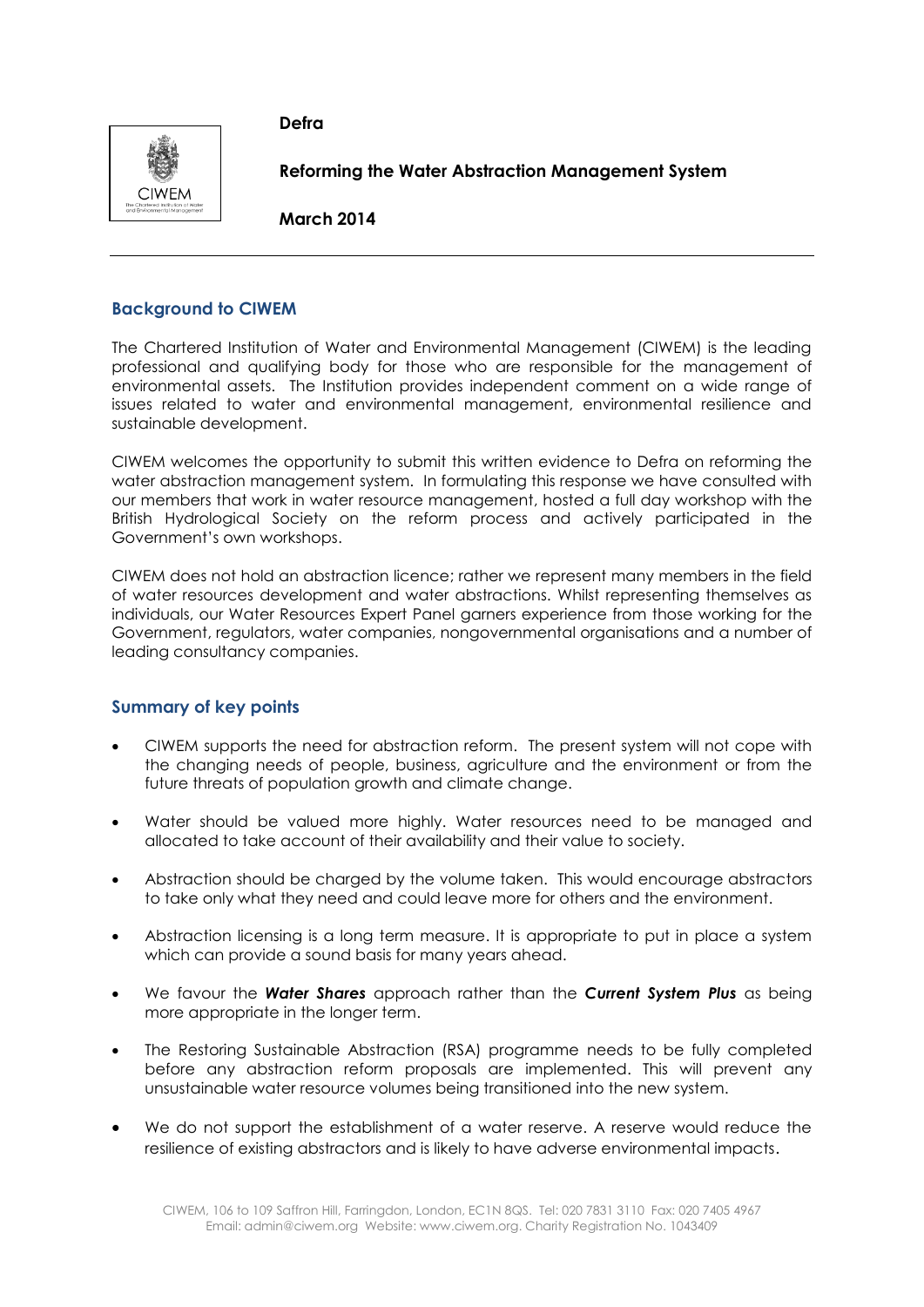# **General Comments**

CIWEM's views in this consultation are set out within the context of the statutory duty upon public water supply companies to provide supplies to those who demand them. We consider there to be a need to make special provisions for water companies in the design dry conditions that constitute their key planning scenario.

Of the two options in the consultation, CIWEM believes a share-based system (Water Shares) is preferable to an allocation-based one (Current System Plus) on the grounds that sharing should promote collaborative behaviour between abstractors.

We are drawn to the benefits of sharing the water available for abstraction between abstractors in ways that recognise the different demand profiles of users<sup>1</sup> and the value of different uses.

CIWEM notes that the distinction between a share-based system and an allocation-based system will tend to disappear when available water is in short supply and particularly when drought measures come into play.

An allocation based system may be perceived to guarantee an abstractor rights, irrespective of the hydrological and ecological controls that inevitably limit the volume of water available for abstraction.

We have reservations about the costs and complexities associated with the water trading elements of the Water Shares model. We are unconvinced of the volume and value of trading likely to emerge, as surplus and deficit would have to exist at the same time. We consider the risks and costs of establishing a functioning platform for trading to be too high and believe water trading should be trialled in a single pilot catchment, to provide real-world evidence on the costs and benefits.

Licensing should be based on actual flows. Abstraction entitlements should reflect the needs of the environment, which should be defined as a minimum threshold below which abstraction cannot take place. These should be set to deliver post-abstraction residual flows that meet environmental flow targets throughout the low flow range (not just in the lowest 5% of flows).

# **Response to the consultation questions**

-

#### **1. What are your views on the proposal to convert seasonal licences into abstraction permissions based on water availability?**

CIWEM supports the proposal to convert seasonal licences into abstraction permissions based on water availability. In recent years we have experienced low flows in the winter and high flows in the summer. As such seasonal licences are blunt tools and are likely to be a less appropriate measure for licensing in the future.

Licensing on the basis of actual flows rather than seasons makes sense and enables abstractors to take maximum advantage of actual water resources available. The increased entitlement during high flows also seems sensible, provided provisions are made for high flows to meet environmental needs.

<sup>&</sup>lt;sup>1</sup> Over the course of a year, and from wet to dry to drought year types and durations.

CIWEM, 106 to 109 Saffron Hill, Farringdon, London, EC1N 8QS. Tel: 020 7831 3110 Fax: 020 7405 4967 Email: admin@ciwem.org Website: www.ciwem.org. Charity Registration No. 1043409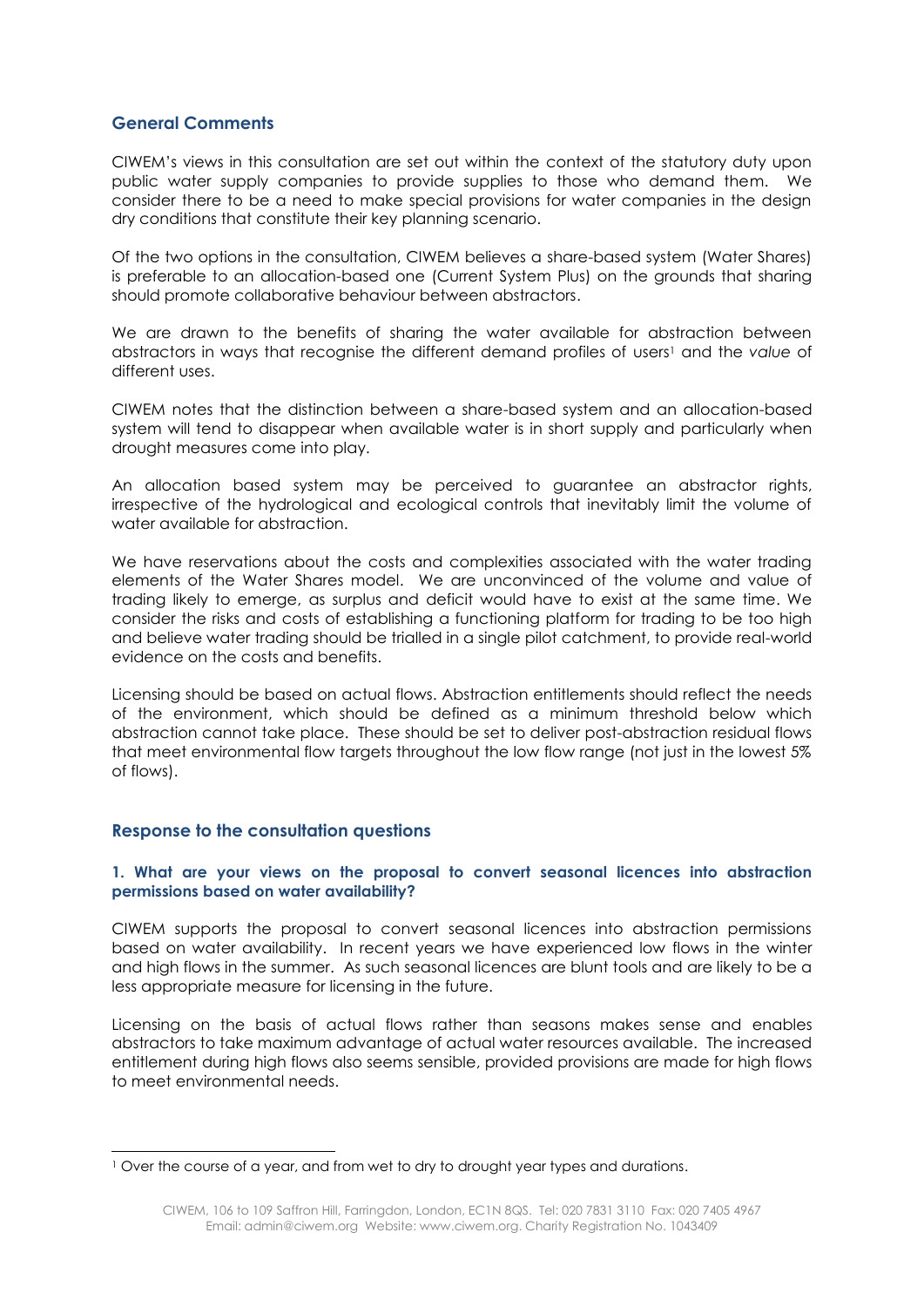#### **2. What do you think about the different proposed approaches to linking abstraction to water availability for surface water and groundwater abstractions?**

We agree with the principle that abstraction should be linked with water availability; the key to getting this right will be how the quantity of water available for abstraction is calculated.

Hydrological variability means that there will also be an upper control on water available for abstraction, so the water available for abstraction will vary between a fixed or tapered ecological control and also a variable hydrological control. Each abstractor's entitlement (whether a share or an allocation) to abstract will be variable, and not fixed, and will be much lower in dry and drought spells than under average conditions. Low reliability allocations would have low or zero volumes under low flow conditions, under the Current System Plus model; whereas under the Water Shares model, all abstractors would have a proportional share in the available volume. We see merit in the Water Shares model in this instance as it has the potential for building collaboration between abstractors.

Flow is not always the determining factor to ecological health; yet water flows or levels may be used as a pragmatic and acceptable indicator for ecological metrics in the following example. The ecological base control could take the form of a regulatory minimum flow or water level value in 'basic catchments' and a graduated control in (more environmentally sensitive) 'enhanced catchments'. The levels of both controls must be set to provide appropriate protection to the environment and should be based on the maintenance of an environmental flow regime. The graduated control should be set with its *no abstraction level* no lower than that of any extant *hands off flow* control, with tapered levels set above this.

CIWEM agrees that surface water abstractions should be controlled to maintain an acceptable residual flow regime in the river system and that the time step required to ensure control should be short. We consider a daily time step to be sufficient to determine whether abstraction on a given day is or is not low flow constrained. To assess compliance with any daily maximum abstraction conditions however, we consider that abstraction quantities should be measured at no more than 15 minute intervals for reliable aggregation into daily totals.

We have some reservations on the view that because groundwater levels respond slowly to abstraction (and to recharge from rainfall), a much longer time step can be used to manage abstraction from groundwater abstraction points. Just as groundwater levels respond slowly, a decline in groundwater levels during dry spells will continue and persist and will be slow to replenish. This means that abstraction control from groundwater needs to be commenced early to provide protection to groundwater fed wetlands and streams. Reacting when groundwater has reached low levels, and/or at infrequent intervals, provides insufficient protection.

#### **3. Would it be helpful if abstraction conditions required abstractors to gradually reduce their abstraction at low flows before stopping, rather than being just on or off?**

Further consideration is needed on how this proposal would work in practical terms. There are potential compromises with either the abstractor being impacted, or the environment not receiving the same level of protection that it currently receives.

In reality an abstractor gradually reduces abstraction as the flow naturally tends to reduce to any current 'Hands off flow' limit. At present, only around one fifth of abstraction points have existing agreements to gradually reduce abstraction as flows decline. Gradual reductions in abstraction generally depend on the abstractor having variable speed rather than fixed speed pumping capacity.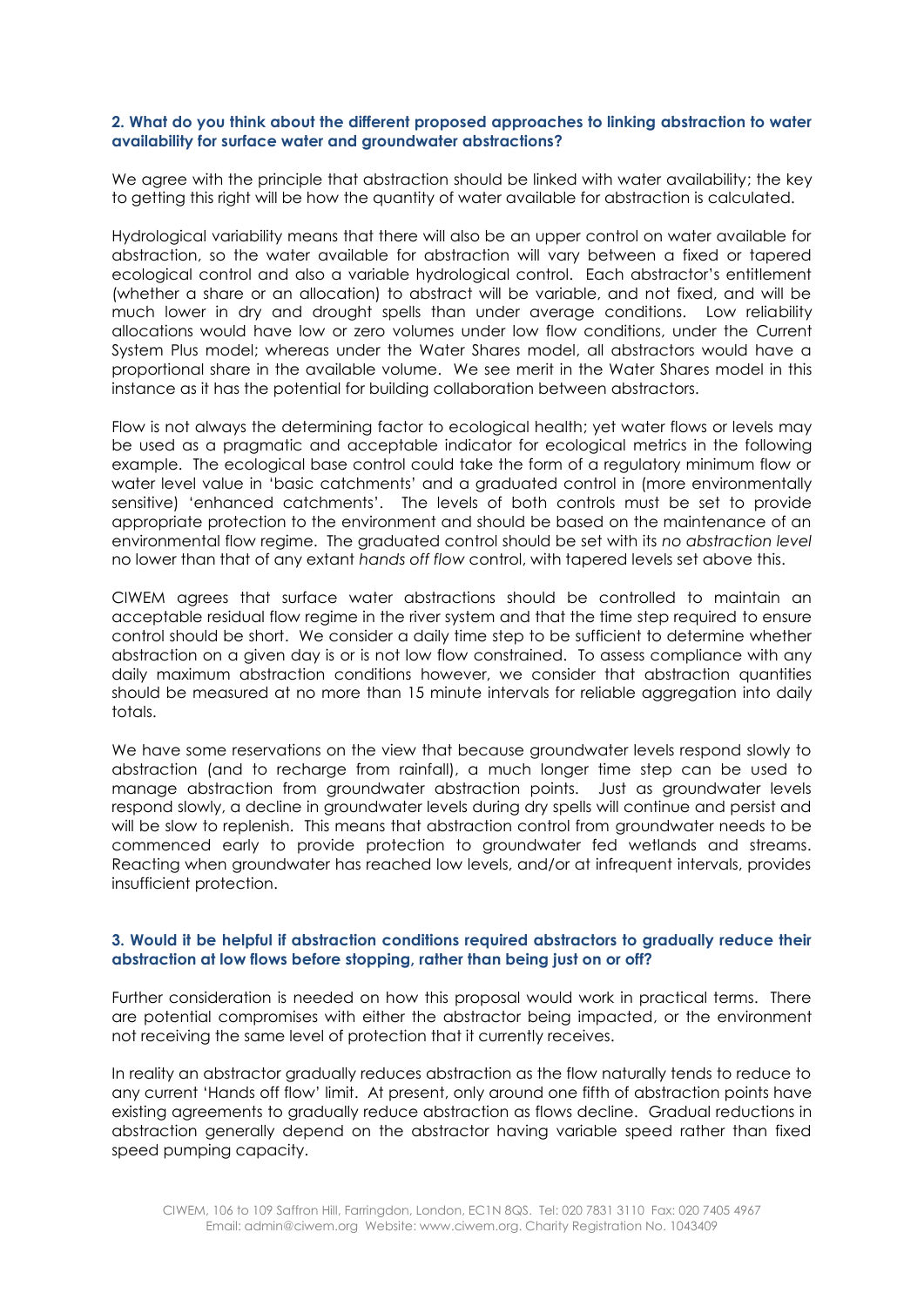The key issue regarding the imposition of gradual hands off flows is the level at which they are set and the impact they would have on water availability to the abstractor on one hand; and the protection they would afford to abstraction-sensitive sites, on the other. Water companies have stated that if hands off flows are introduced which restrict abstraction more than is currently the case, then the company's deployable output would be reduced which would be likely to require the need for investment to recover the supply/demand balance.

In order to protect the environment, the graduated control should be set with its no abstraction level no lower than that of any extant hands off flow. Permitted abstraction volumes should reduce progressively as flows or levels drop towards that no abstraction line, from some higher control.

CIWEM considers that graduated controls should be used in all environmentally sensitive situations and for all abstraction points in Environmental Flow Indicators categories 2 and 3, not just where hands off flow constraints now exist.

In Annex C, section 4.2 suggests that "*the rules to measure availability, as well as the definition of groundwater blocks, would be designed to suit local groundwater characteristics";* however we are yet to see the results of this. Currently we do not think that enough consideration has been given to groundwater abstractions within the reform process and consultation, despite it being raised by a number of stakeholders at the beginning of the process. It appears that the issues have not been resolved because they have been considered to be too complex. We therefore request that the methodology and approach for groundwater should be reviewed as a matter of urgency.

# **4) Do you think the proposal to protect the environment using a regulatory minimum level at very low flows is reasonable? If not, how do you think we should protect the environment at very low flows?**

The points made against question two are repeated here (in italics) to ensure they are taken into account to best effect.

*We agree with the principle that abstraction should be linked with water availability; the key to getting this right will be how the quantity of water available for abstraction is calculated.* 

*Hydrological variability means that there will also be an upper control on water available for abstraction, so the water available for abstraction will vary between a fixed or tapered ecological control and also a variable hydrological control. Each abstractor's entitlement (whether a share or an allocation) to abstract will be variable, and not fixed, and will be much lower in dry and drought spells than under average conditions. Low reliability allocations would have low or zero volumes under low flow conditions, under the Current System Plus model; whereas under the Water Shares model, all abstractors would have a proportional share in the available volume. We see merit in the Water Shares model in this instance as it has the potential for building collaboration between abstractors.*

*Flow is not always the determining factor to ecological health; yet water flows or levels may be used as a pragmatic and acceptable indicator for ecological metrics in the following example. The ecological base control could take the form of a regulatory minimum flow or water level value in 'basic catchments' and a graduated control in (more environmentally sensitive) 'enhanced catchments'. The levels of both controls must be set to provide appropriate protection to the environment and should be based on the maintenance of an*  environmental flow regime. The graduated control should be set with its no abstraction level *no lower than that of any extant hands off flow control, with tapered levels set above this.*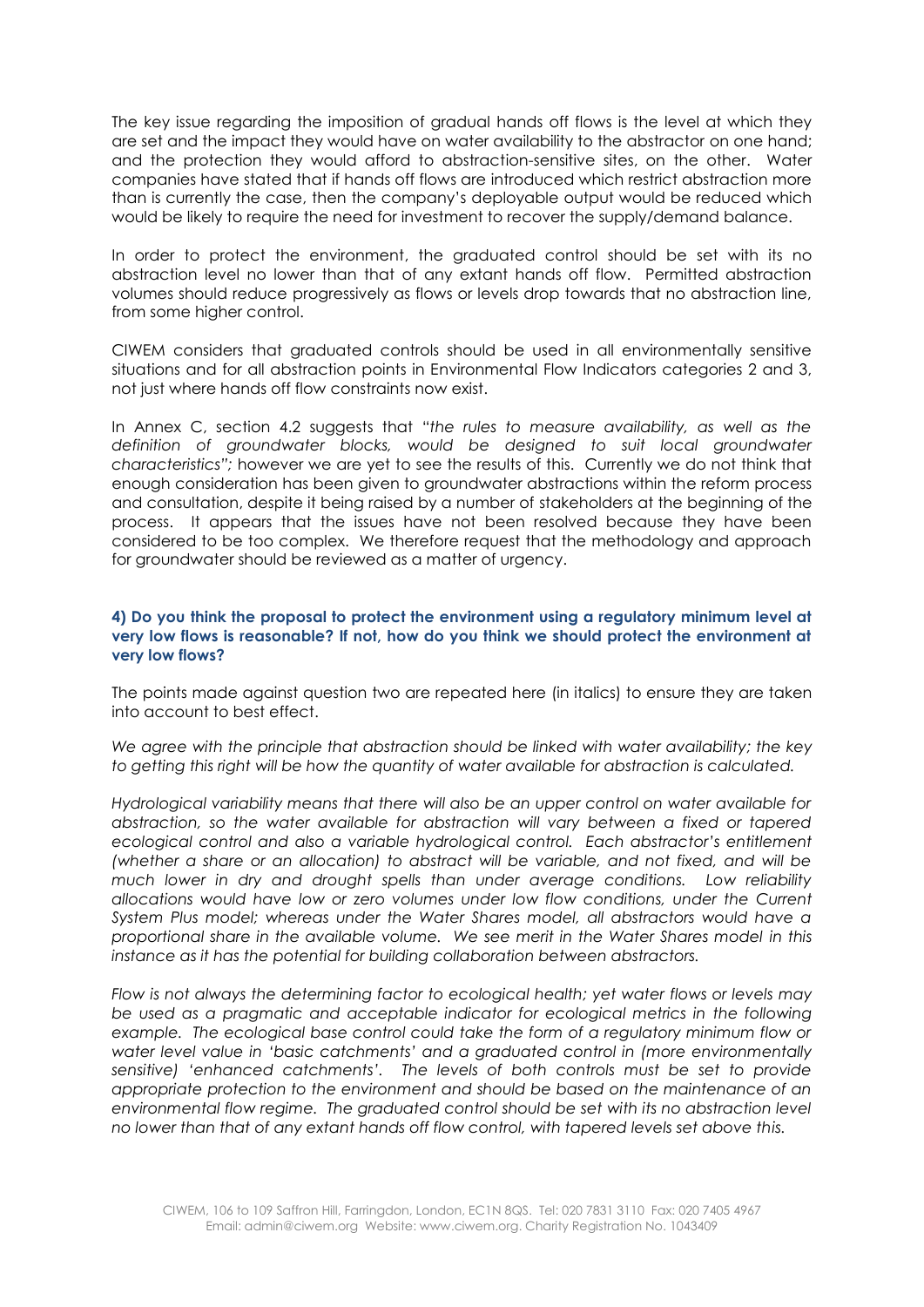*CIWEM agrees that surface water abstractions should be controlled to maintain an acceptable residual flow regime in the river system and that the time step required to ensure control should be short. We consider a daily time step to be sufficient to determine whether abstraction on a given day is or is not low flow constrained. To assess compliance with any daily maximum abstraction conditions however, we consider that abstraction quantities should be measured at no more than 15 minute intervals for reliable aggregation into daily totals.*

*We have some reservations on the view that because groundwater levels respond slowly to abstraction (and to recharge from rainfall), a much longer time step can be used to manage abstraction from groundwater abstraction points. Just as groundwater levels*  respond slowly, a decline in groundwater levels during dry spells will continue and persist and *will be slow to replenish. This means that abstraction control from groundwater needs to be commenced early to provide protection to groundwater fed wetlands and streams. Reacting when groundwater has reached low levels, and/or at infrequent intervals, provides insufficient protection.* 

# **5) What do you think of the proposal to require abstractors who discharge water close to where they take it from to continue to discharge a proportion in line with their current pattern?**

CIWEM believes that discharges need to be taken into consideration as part of a catchment wide approach to appropriate abstraction. Rather than requiring discharges to continue their current pattern it seems more beneficial to consider discharges and abstractions as part of a holistic picture of catchment management and consider where the greatest benefit can be derived from the characteristics of the discharge. For instance, by reducing the quantity to facilitate a more efficient process, or by situating the discharge where it can benefit downstream abstractors.

Existing abstraction and discharge arrangements should be transitioned via obligations upon abstractors under the new system, subject to improvements in water balance preservation. Energy and carbon costs associated with abstraction and returns should also be taken into consideration in permissions and charges. Any new permissions should be subject to similar provisions.

Water companies have expressed concern that there needs to be some flexibility to ensure that this does not have the perverse effect of disincentivising water efficient activities that can reduce the amount of water discharged by making processes more efficient or by recycling water onsite. Several Water Companies' Water Resource Management Plans include the development of effluent reuse schemes to enable the treated effluent to be abstracted further up the water catchment to provide additional water supplies to meet the increasing demand for water in their supply area.

#### **6) How best do you think water company discharges should be regulated to provide reliable water for downstream abstraction without impacting on water quality objectives or constraining flexibility in water management?**

This question should not just be limited to water company discharges and should equally apply to the power generation, navigation and heating/cooling sectors as well.

Water of an acceptable quality returned at or near the point of abstraction, or upstream of it, should be taken into account in allocating abstraction permissions and charges. Effluent control standards should be prescribed for all returns.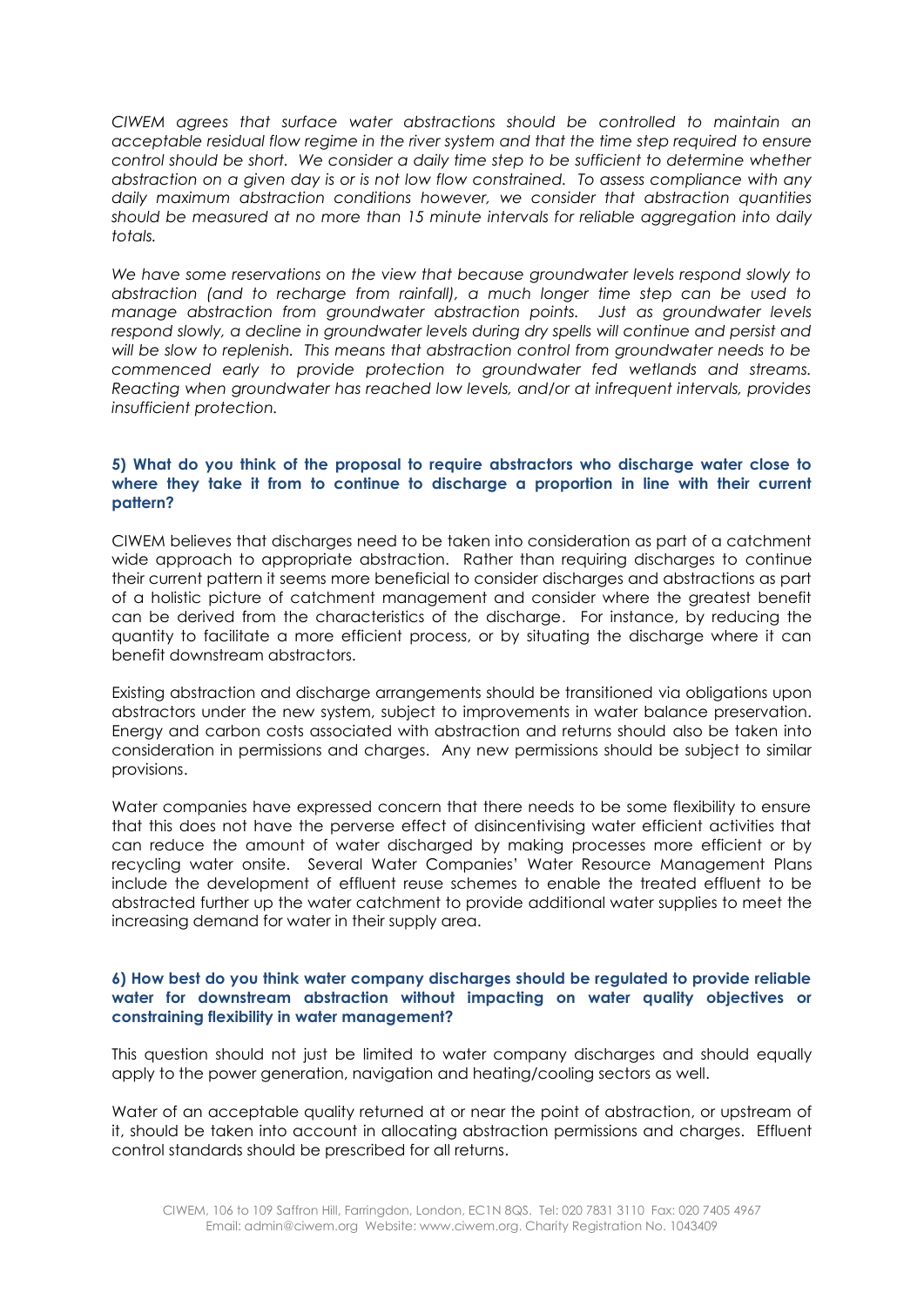We consider that non-consumptive use should confer high entitlement, and be subject to low charges. Water exported from one catchment to another changes the water balance of both catchments, therefore we consider inter-catchment transfers should require special permission.

Abstractors should be required to monitor the volume of abstractions as well as the volume and quality of returns at regular intervals. They should be required to report daily aggregate or average values and peak values at annual intervals. Abstractors should be obliged to report non-compliances as they occur.

#### **7) If you are an abstractor, how would these charging proposals affect your business?**

N/A, CIWEM is not an abstractor.

#### **8) To what extent would a system that charges abstractors partly on permitted volumes and partly on actual usage (ie a two part tariff) encourage abstractors to use less water?**

Abstraction should be charged by the volume taken. This would encourage abstractors to take only what they need and could leave more for others and the environment. In spite of this preference, CIWEM recognises that a two part tariff, including a standing charge and a volumetric element, would also incentivise efficient use of available resources. In either case we would like to see charges tied to water availability as well as water taken, with charges escalating as availability reduces.

# **9) Would quicker and easier water trading benefit abstractors now? How beneficial do you think it would be to abstractors in the future?**

Quicker and easier water trading would be beneficial but we have doubts that trading will occur widely. This is because when there are those with a surplus available, demand from others is likely to be low. And when demand is high, such as in drought conditions, a surplus is likely to be limited or non-existent. We doubt that the costs and risks of establishing trading will prove to be worthwhile. It will place a burden upon those mandated to provide the enabling data and we have reservations about the capacity and capability of public authorities to manage an effective trading platform, as a trading system operator.

CIWEM considers that any move to trading should be trialled in single catchment where the demand is thought to be high; to learn lessons before a more widely based system is designed and launched.

# **10) To what extent do you see additional benefits in the wider range of trades that can happen under the Water Shares option, compared to the Current System Plus option?**

The Water Shares option supports water trading more than the Current System Plus option. As in response to question nine, we have reservations over proceeding to trading under a Water Shares model without first conducting a real-time trial of it.

# **11) Do you agree that participation in abstraction trading should initially be limited to those with a direct interest in abstracting water?**

Yes, participation in abstraction trading should initially be limited to those with a direct interest in abstracting water. There is a risk that external parties who have no use for the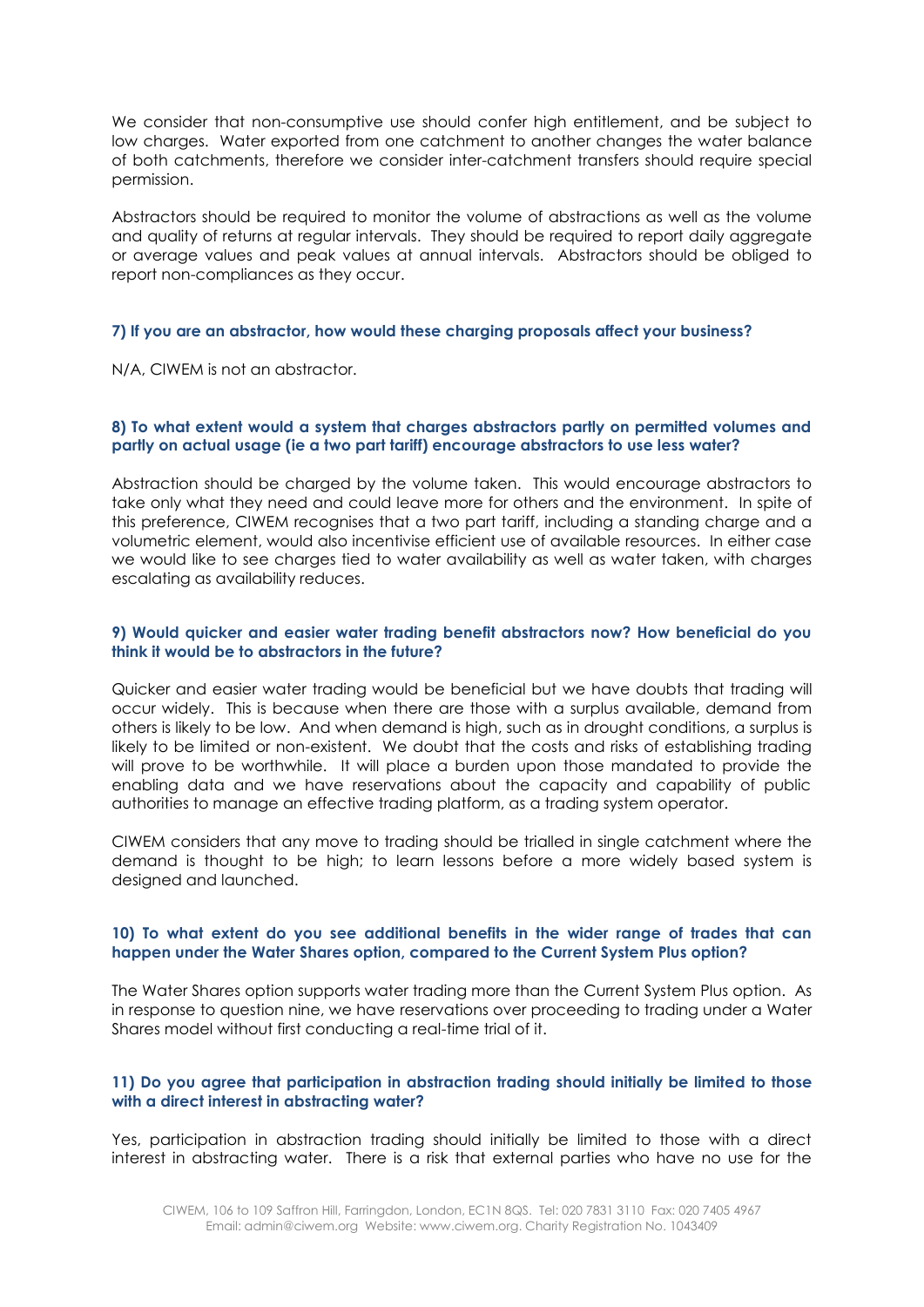water themselves may see it as a potentially lucrative investment. This could push up costs for all abstractors, which would in turn translate into higher costs for the public water supply and other users. Trading of water must not become a profit-driven sideline for any abstractor.

#### **12) Do you support our proposals for a more consistent approach to making changes to abstraction conditions? If not how would you improve the proposals?**

Broadly speaking, we support the proposed licence review process and consider it to be a more effective approach than the time-limited licensing approach. Our reservations about the proposed approach relate to the conditions that would trigger a review. We consider that a review should be triggered when reasonable grounds for risk of damage to the environment exist, which will need to be determined as opposed to when proof of damage exists.

We recognise the diversity of current abstraction licences and the wide range of conditions and caveats within them and appreciate the administrative challenge this poses. It makes sense that the current reform should address the full range of licences.

Whilst it is appropriate to take a consistent approach to licence reform, many of the historical conditions within licences were implemented in direct response to the specific circumstances of the site in question. Some sectors will be more severely impacted by the risk of abstraction changes than others and some will be able to adapt to changing water availability more successfully and in shorter time scales. Due to this diversity, what may appear to be a shared and equitable risk of change, may impact abstractors within a water catchment disproportionately. However we still support the Water Shares approach proposed, subject to settling the shares equitably.

The key question will be whether in an over-licensed catchment all abstractors will have to reduce their licence by the same proportion, for example by 20%, or whether the reductions should be based on economic benefits or some other consideration. This is a difficult question to answer and one that could be considered during the next round of consultation.

#### **13) What notice periods do you think would best balance the needs of abstractors and the environment?**

The notice period would need to be sufficient to give the abstractors involved time to develop alternative plans to adapt to this change. This may vary between sectors, for example water companies may need six years or more to build it into a price review and Water Resources Management Plan cycle, whereas a farmer may be able to decide annually which crops are most appropriate to the wider environmental, social and economic climate. We consider that on determination of changed licence conditions there should be at least a five year tapered transition from the current to the new conditions.

# **14) Do you support the proposal to remove the payment of compensation for changes to abstraction conditions and to phase out the collection of the Environmental Improvement Unit Charge through abstraction charges?**

We support the removal of compensation rights on loss of licence 'rights' and the cessation of the Environmental Improvement Unit Charge, with the redistribution of any unspent accumulated funds to customers of contributory companies through price review adjustments.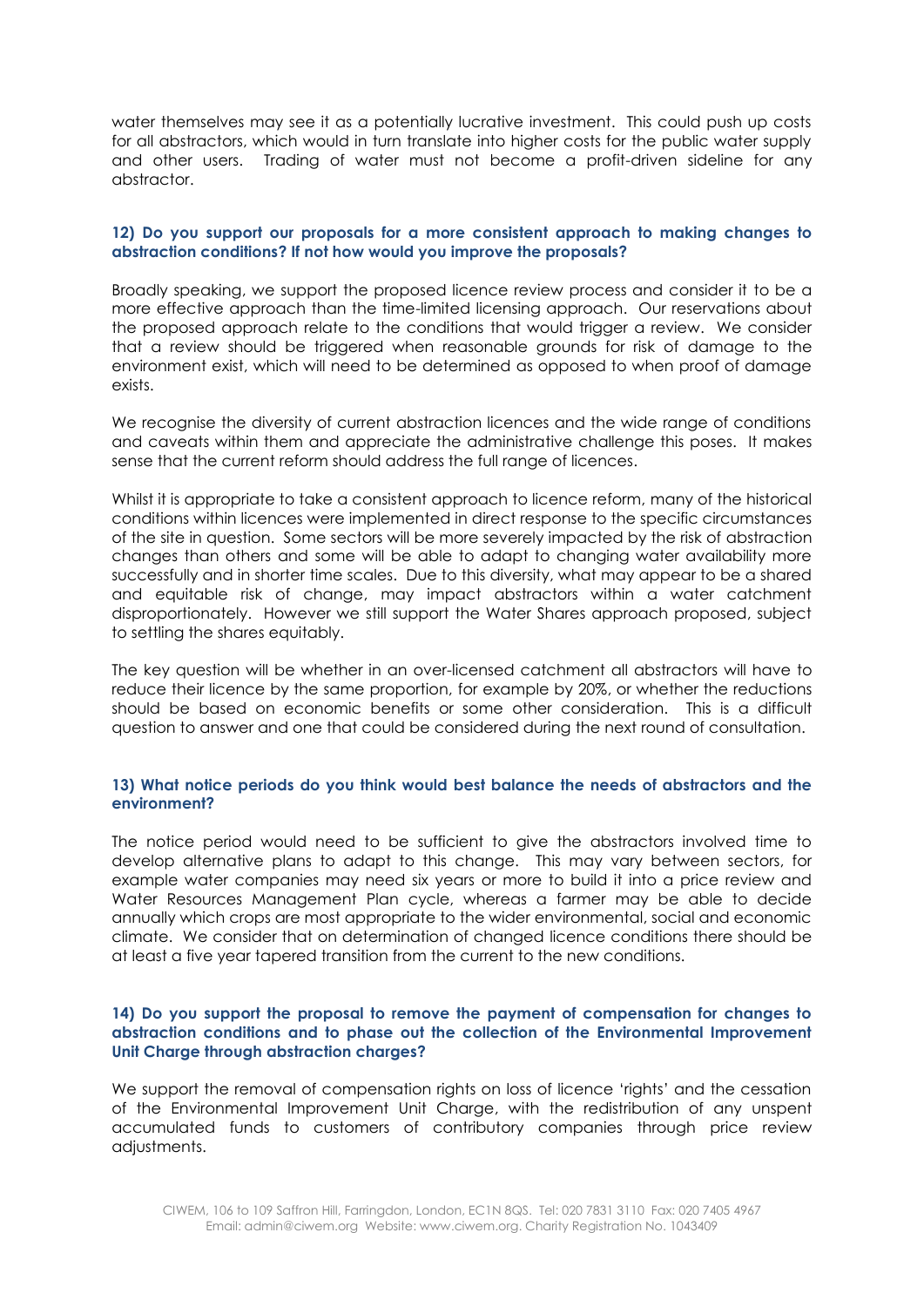The Environmental Improvement Unit Charge has been shown to be less than effective and has slowed down several Restoring Sustainable Abstraction schemes across the water industry in the recent past.

There is the potential that the compensation removal mechanism may run into a stalemate situation. The environmental gains required by the Environment Agency will only be delivered provided the licence revocation/reduction notice has, or is deemed to have, statutory force. This will be at a cost to customers paid through their water bills. If it does not have statutory force, customers may still be prepared to pay for the resource substitution costs through their bills. However, if the Environment Agency notice was not deemed to have statutory force and customers were not willing to pay for the arising costs, the changes could be challenged on cost-benefit grounds, resulting in a stalemate. This is a potential loophole which requires clarification.

#### **15) Do you agree it is important to take measures when moving licences into the new system that would protect the environment from risks of deterioration?**

It will be extremely important to protect our natural environment when moving to the new system. However the requirement of no deterioration may not be sufficient if all the existing over-licensing (including over-abstraction) issues have not been resolved beforehand. CIWEM considers standards should be set in absolute terms, rather than by reference to an existing state, which may not be satisfactory. We do however recognise that in some catchments ecological data may be lacking and this should be addressed first and foremost.

# **16) Would you prefer us to consider the risks in each catchment when designing the rules for moving licences into a new system, or should we treat all abstractors in the same way regardless of water availability?**

We consider that transitioning licences and abstraction entitlements into the new system is important and appreciate the inherent difficulty in this. New entitlements should reflect actual patterns and levels of water use by abstractors in a given catchment, taking account of their differing profiles of demand, month by month, and according to the type of year2.

As the consultation document recognises, a more complex reform process would entail a greater degree of regulatory activity which comes at a cost. It is appropriate that the regulatory burden and costs are focused upon areas where they deliver real benefits. We are pleased to see this recognised in the consultation document, along with the possibility raised of hybrid options depending on the water availability and geography within specific catchments.

When the rules are being designed the regulator should be sensitive to specific issues within individual catchments. Conditions in catchments will vary, as will the demands of abstractors. Public water supplies are essential for public health, society and the economy, just as agriculture is important to food production, and we would like to see this recognised in the reformed system. Although public water suppliers have programmes to reduce demand, this does not tend to positively correlate with water availability unless drought plans are in effect and drought measures are employed to specifically reduce demand for water.

Thus we prefer that the risks in each catchment should be assessed rather than treating all abstractors in the same way.

-

<sup>2.</sup> i.e. wet, normal, dry or drought year.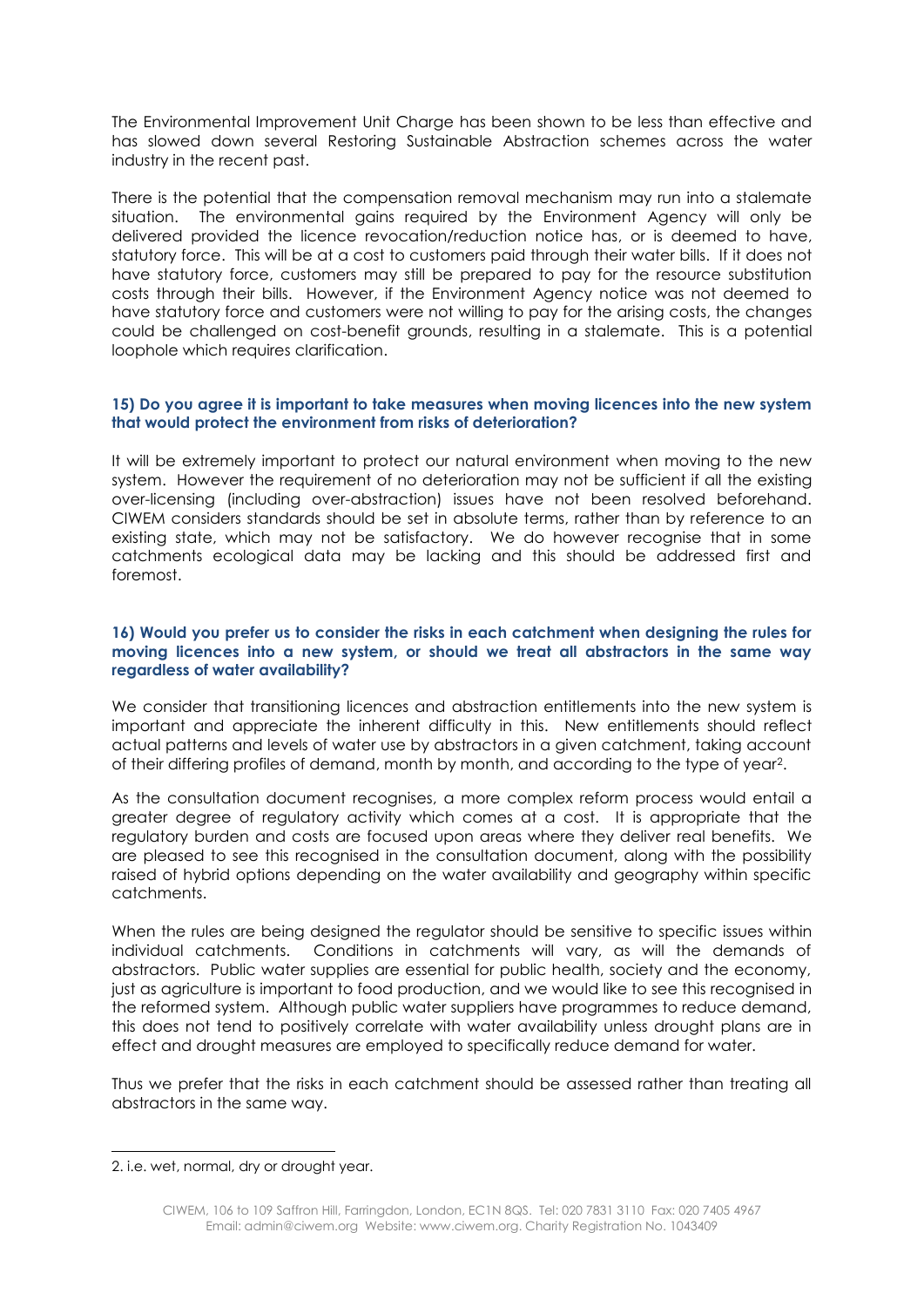# **17) What would be the most effective method to calculate the new annual limits to be transferred into the new system (for example average annual, average peak or a combination of actual and licensed volumes)? And what assessment period should be used to calculate them?**

The reliance on average or peak values to calculate new annual limits could lead to problems. Each abstraction site needs to be considered on its own merits to be able to calculate an appropriate abstraction limit.

The water abstracted by any abstractor in any given year in the past depends in part upon how much was there to be taken (between (a) the upper hydrological control, which reflects whether it is a wet, normal, dry or drought year, and (b) the lower ecological control, if one is present). So the highest or the average abstraction volume in for example the last six years is not necessarily equal to an abstractor's peak or average demand, because it is partly an artefact of the weather experienced.

Each abstractor's unconstrained demand also varies according to the kind of year experienced and differs from one abstractor to another. We agree that historic data should be used to inform the entitlements to be transitioned over to different abstractors, rather than future abstractions. However, taking averages or peaks from a short term record may lead to unreliable estimates of abstractors needs and using long term records suffers from the changes that occur over time (non-stationarities).

In light of these difficulties, CIWEM believes that the needs of abstractors need to be assessed in light of:

- o Abstractors' individual profiles of demand in wet, normal, dry and drought years.
- o Abstractors' profiles of demand over the course of a year (week by week). Failing to recognise non-coincidences in the intra-annual demand profiles of different abstractors could lead to optimisation benefits being missed.
- o Any special conditions on individual abstractors. For water companies, the statutory duty to supply needs to be taken into account, and the deployable output they need to be able to rely upon in the design dry year condition that underpins their planning processes needs to be protected.

# **18) Do you support the establishment of a water reserve to support economic growth?**

CIWEM does not support the establishment of a water reserve. A reserve would reduce the resilience of existing abstractors. A catchment with a reserve is effectively the same as a catchment with water available and so should be treated as a 'basic' rather than 'enhanced' catchment.

We can see that the option of using unused water to create a reserve is attractive, but this is superficial. Data cited in the consultation document indicate that much of the water licensed for use is not taken; but the reasons for why, where and when any unused water is actually available for abstraction need to be considered. Two key issues arise:

- o Firstly, some of the now unused water is over-licensed water. Taking it would bring environmental damage. CIWEM strongly rejects the use of any over-abstracted or overlicensed water to create a water reserve. We are pleased to note this problem is recognised in the consultation document.
- o Secondly, the 'unused water' is not always there to be taken, particularly when it is dry and water is under greatest demand. The data cited in the Impact Assessment that